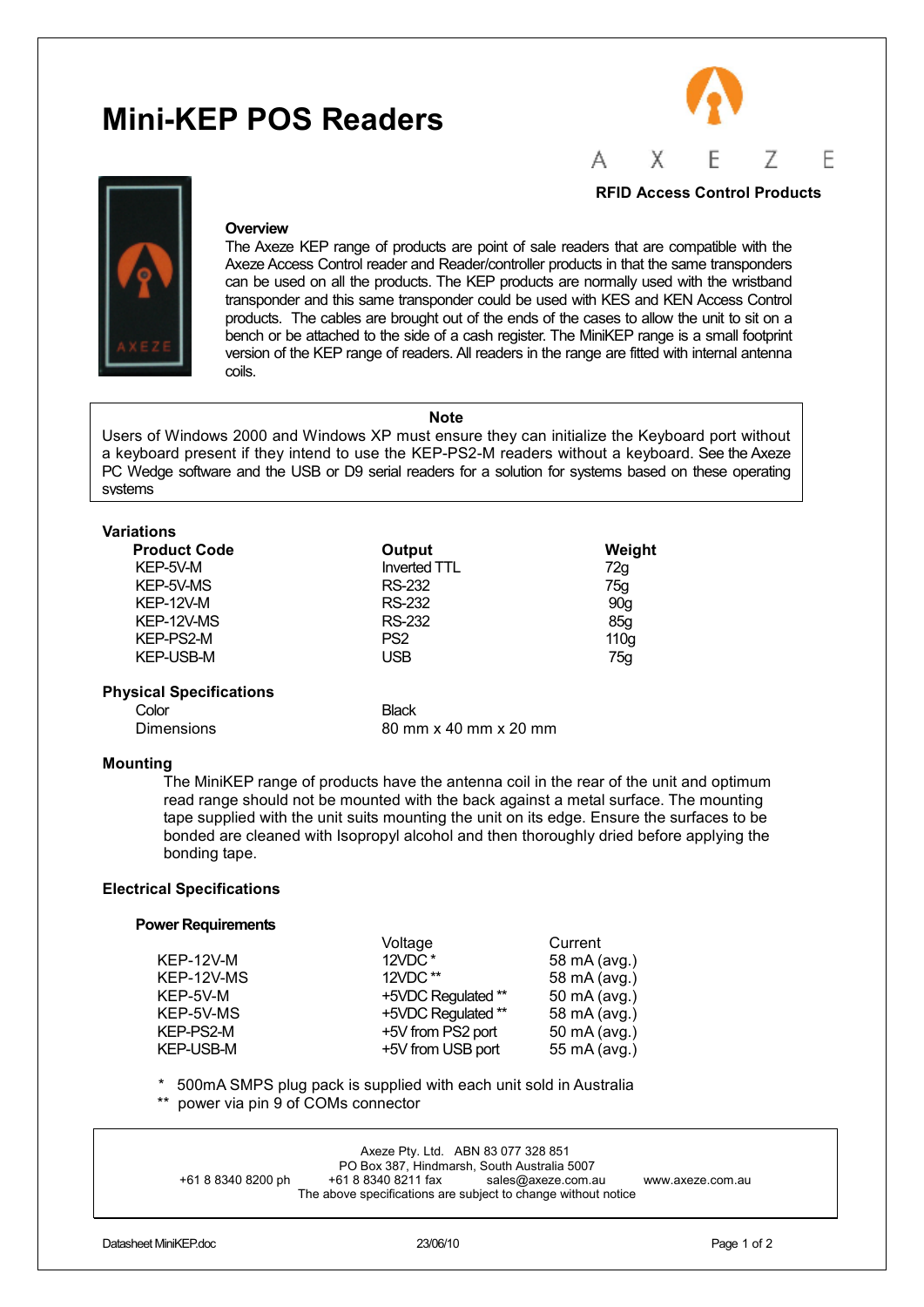## • **Electrical Specifications (Cont.)**

## **Cables**

| KEP-5V-M   | 720 mm long with DB9 (F) connector                              |
|------------|-----------------------------------------------------------------|
| KEP-5V-MS  | 720 mm long with DB9 (F) connector                              |
| KEP-12V-M  | 1200 mm long with DB9 (F) connector and 2.1mm in-line DC socket |
| KEP-12V-MS | 1200 mm long with DB9 (F) connector                             |
| KEP-PS2-M  | 2000 mm long with PS2 (M) connector                             |
| KEP-USB-M  | 1200 mm long with USB A (F)                                     |
|            |                                                                 |

# **All Readers**

| Read Speed          | $<$ 200 $ms$        |
|---------------------|---------------------|
| Range               |                     |
| Card                | Up to 160 mm        |
| Key Fob             | Up to 100 mm        |
| Wristband           | Up to 160 mm        |
| <b>Tx Frequency</b> | 134.2KHz AM         |
| Rx Frequency        | 134.2-123.2.KHz FSK |
|                     |                     |

## **KEP-5V-M/MS, KEP-12V-M/MS, KEP-USB-M only**

| Tag Identification number size<br><b>Block Check Character size</b> | $16^{16}$<br>$4^{16}$ | (18,446,744,073,709,5511,616)<br>(4,294,967,296) |
|---------------------------------------------------------------------|-----------------------|--------------------------------------------------|
| Communications                                                      |                       |                                                  |
| Data type                                                           | Binary                |                                                  |
| Baud rate                                                           | 9600                  |                                                  |
| Parity                                                              | None                  |                                                  |
| Data Bit                                                            | 8                     |                                                  |
| Stop Bits                                                           | 1                     |                                                  |
| Phase and Logic                                                     |                       |                                                  |
| KEP-5V-M                                                            |                       | Inverted TTL (TX only)                           |
| KEP-5V-MS                                                           |                       | 3 wire RS232 (EIA/TIA-232E)                      |
| KEP-12V-MS                                                          |                       | 3 wire RS232 (EIA/TIA-232E)                      |
| KEP-12V-M/MS                                                        |                       | 3 wire RS232 (EIA/TIA-232E)                      |
|                                                                     |                       |                                                  |

A special version of the KEP-12V-M with 7 bit ASCII output is available for GAP **Solutions** terminals. The output format is <sup>L</sup>JOAAAAAAA [CR] [LF] where " <sup>L</sup> " represents a control character and "A" is an ASCII character.

## **KEP-PS2-M only (See also KEP Configuration software (KEPCfg)**

The following table illustrates the various formats available from the KEP-PS2-M.

| <b>Format Code</b>  | VJ  | <b>MF</b> | <b>RC</b> | IS    |     | JO  |
|---------------------|-----|-----------|-----------|-------|-----|-----|
| Pre-amble           | %VJ |           |           | $-11$ | :11 | %JO |
| No. of characters * |     |           |           |       |     |     |
| Post-amble          |     |           |           |       |     |     |
| <b>Enter Key</b>    |     |           |           |       |     |     |
| Repetitions         | ЭfГ | ∩ff       | Off       |       | Off | Off |

\*(The reported characters are based on two or three least significant bytes of tag ID)

## **Indicator LED**

 Flashing red Power on Solid red Tag in range

Axeze Pty. Ltd. ABN 83 077 328 851 PO Box 387, Hindmarsh, South Australia 5007<br>61 8 8340 8211 fax sales@axeze.com.au +61 8 8340 8200 ph +61 8 8340 8211 fax sales@axeze.com.au www.axeze.com.au The above specifications are subject to change without notice